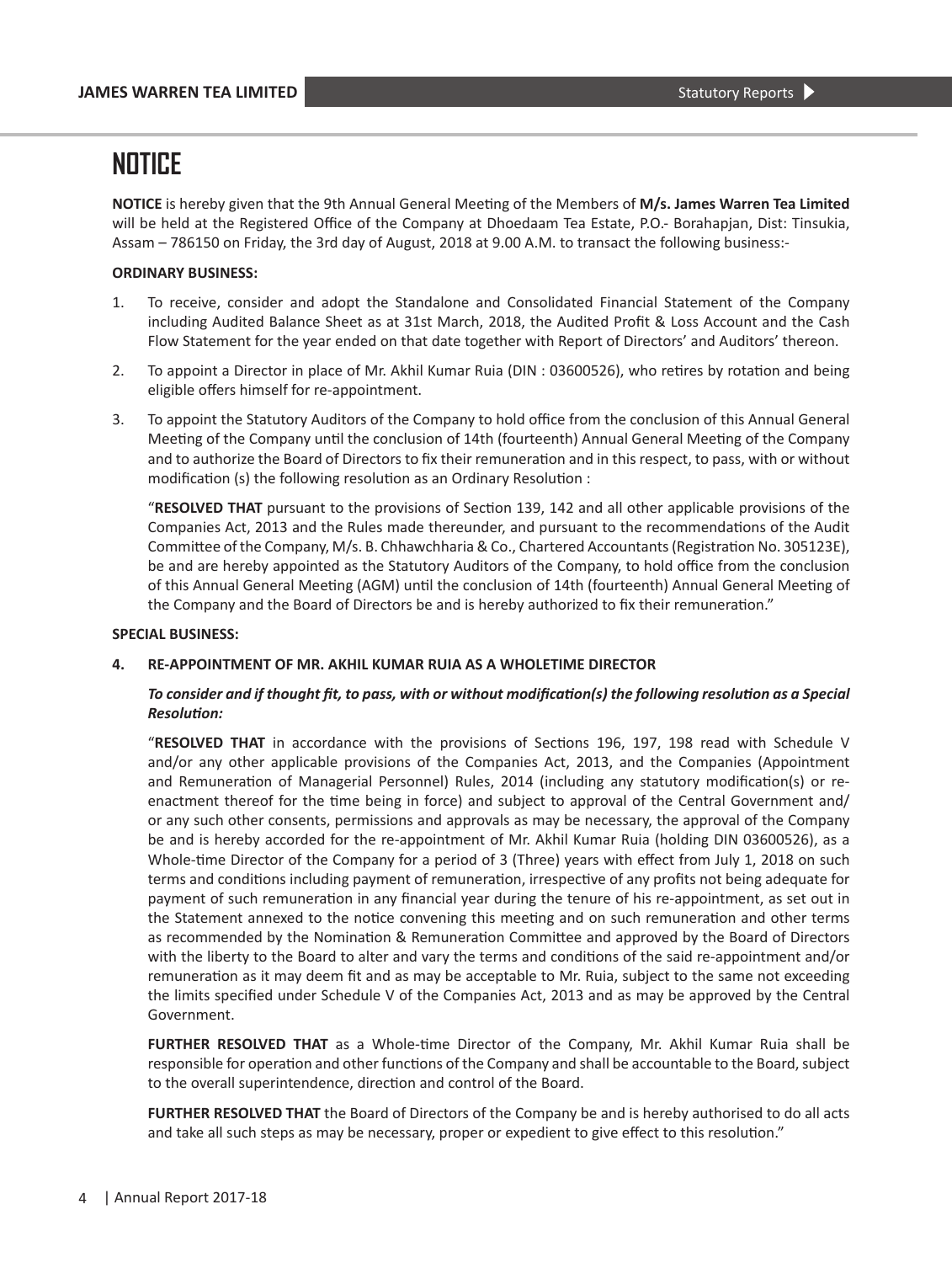#### **5. RE-APPOINTMENT OF MR. SUDEEP KUMAR AHLUWALIA AS AWHOLETIME DIRECTOR**

#### *To* consider and if thought fit, to pass, with or without modification(s) the following resolution as a Special *Resolution:*

 "**RESOLVED THAT** in accordance with the provisions of Sections 196, 197, 198, 203 read with Schedule V and/or any other applicable provisions of the Companies Act, 2013, and the Companies (Appointment and Remuneration of Managerial Personnel) Rules, 2014 (including any statutory modification(s) or reenactment thereof for the time being in force), the approval of the Company be and is hereby accorded for the appointment of Mr. Sudeep Kumar Ahluwalia (DIN : 07797775), as a Whole-time Director of the Company and also designated as Key Managerial Personnel (KMP) for a period of 1 (One) year with effect from April 21, 2018,on such terms and conditions including remuneration, as set out in the statement annexed to the notice convening this meeting as recommended by the Nomination and Remuneration Committee and approved by the Board of Directors (hereinafter referred to as "the Board" which term shall be deemed to include the Nomination and Remuneration Committee of the Board), with the liberty to the Board to alter and vary the terms and conditions of the said re-appointment and/or remuneration as it may deem fit and as may be acceptable to Mr. Ahluwalia, subject to the same not exceeding the limits specified under Schedule V of the Companies Act, 2013.

**FURTHER RESOLVED THAT** as a Whole-time Director of the Company, Mr. Ahluwalia shall be responsible for operation and other functions of the Company and shall be accountable to the Board, subject to the overall superintendence, direction and control of the Board.

**FURTHER RESOLVED THAT** the Board of Directors of the Company be and is hereby authorised to do all acts and take all such steps as may be necessary, proper or expedient to give effect to this resolution."

#### **6. RE-APPOINTMENT OF MR. ARUP KUMAR CHOWDHURI AS AN INDEPENDENT DIRECTOR**

#### To consider and if thought fit, to pass, with or without modification(s) the following resolution as a Special *Resolution:*

 "**RESOLVED THAT** pursuant to the provisions of Sections 149, 152 and any other applicable provisions of the Companies Act, 2013 and the rules made thereunder read with Schedule IV of the Companies Act, 2013 (including any statutory modification(s) or re-enactment(s) thereof for the time being in force) and SEBI (Listing Obligations and Disclosure Requirements) Regulations, 2015, Mr. Arup Kumar Chowdhuri (DIN: 00997826) be and is hereby re-appointed as an Independent Director of the Company for a term of five years with effect from April 1, 2019 to March 31, 2024 and shall not be liable to retire by rotation."

#### **7. RE-APPOINTMENT OF MR. ABHIRAM KASTUR SHETH AS AN INDEPENDENT DIRECTOR**

#### To consider and if thought fit, to pass, with or without modification(s) the following resolution as a Special *Resolution:*

 "**RESOLVED THAT** pursuant to the provisions of Sections 149, 152 and any other applicable provisions of the Companies Act, 2013 and the rules made thereunder read with Schedule IV of the Companies Act, 2013 (including any statutory modification(s) or re-enactment(s) thereof for the time being in force) and SEBI (Listing Obligations and Disclosure Requirements) Regulations, 2015, Mr. Abhiram Kastur Sheth (DIN: 00473105) be and is hereby re-appointed as an Independent Director of the Company for a term of five years with effect from April 1, 2019 to March 31, 2024 and shall not be liable to retire by rotation."

#### **8. APPROVAL OF REMUNERATION OF COST AUDITORS**

#### To Consider and if thought fit, to pass with or without modification(s) the following resolution as an *Ordinary Resolution:*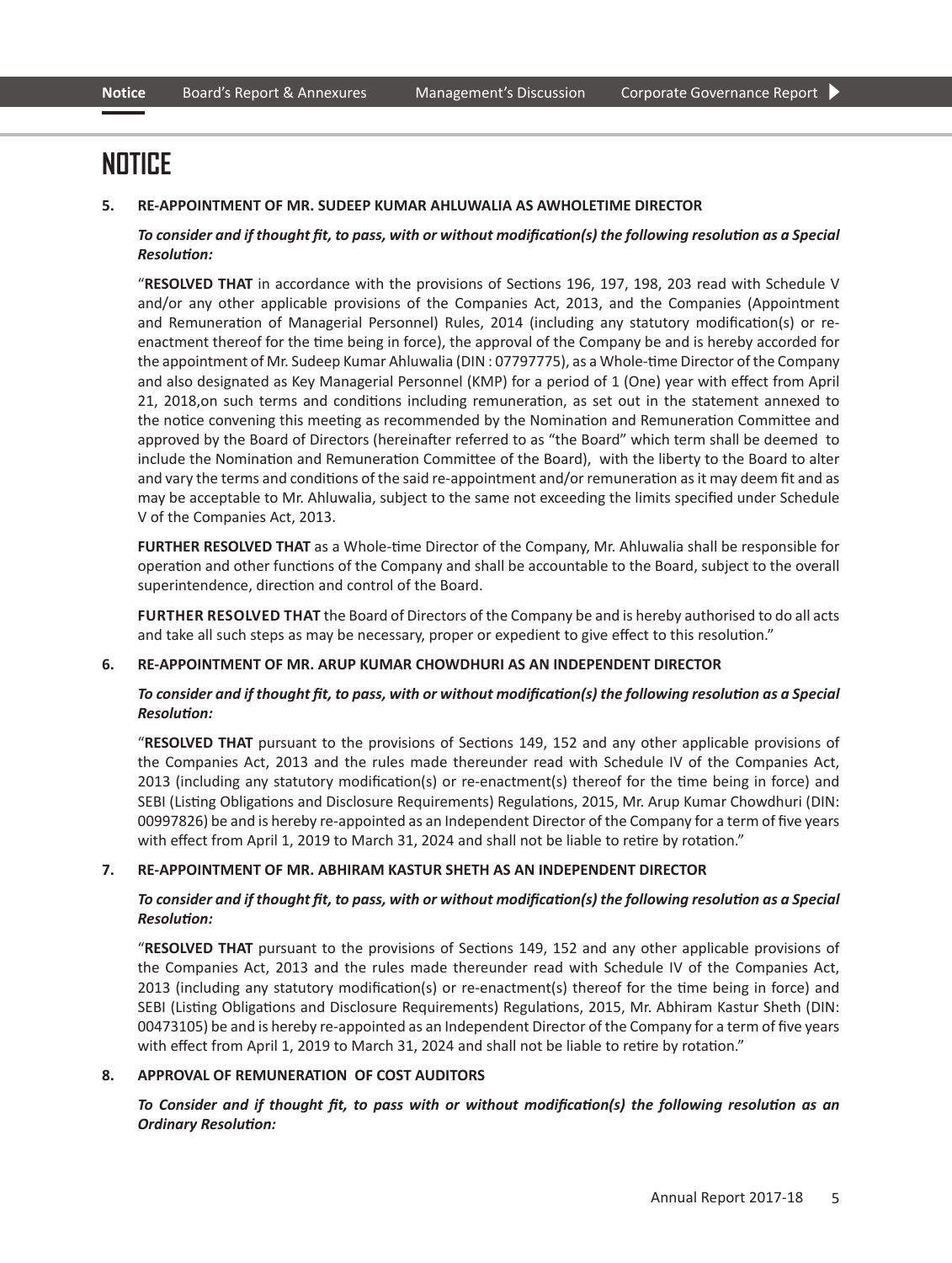"**RESOLVED THAT** pursuant to the provisions of Section 148 and all other applicable provisions of the Companies Act, 2013 and the Companies (Audit and Auditors) Rules, 2014 (including any statutory modification(s) or re-enactment thereof, for the time being in force), the Cost Auditors appointed by the Board of Directors of the Company, to conduct the audit of the cost records of the Company for the financial year ending March 31, 2019, be paid the remuneration as set out in the Statement annexed to the Notice convening this Meeting.

**FURTHER RESOLVED THAT** the Board of Directors of the Company be and is hereby authorised to do all acts and take all such steps as may be necessary, proper or expedient to give effect to this resolution."

> By Order of the Board of Directors For **JAMES WARREN TEA LIMITED**

|                    | Sd/-              |
|--------------------|-------------------|
| Place: Kolkata     | Gyanendra Singh   |
| Date: May 17, 2018 | Company Secretary |

#### **Notes:**

- 1. The Statement pursuant to Section 102 (1) of the Companies Act, 2013 with respect to the special business set out in the Notice is annexed.
- 2. The profile of the Directors seeking appointment/re-appointment, as required in terms of applicable regulations of Securities & Exchange Board of India (Listing Obligations and Disclosure Requirements) Regulations, 2015 entered with the Stock Exchanges and Secretarial Standard 2 as issued by the Institute of Company Secretaries of India is annexed hereto and forms part of this Notice.
- 3. **A MEMBER ENTITLED TO ATTEND AND VOTE AT THE AGM IS ENTITLED TO APPOINT A PROXY TO ATTEND AND VOTE IN THE MEETING INSTEAD OF HIMSELF / HERSELF, AND THE PROXY NEED NOT BE A MEMBER OF THE COMPANY.**
- 4. **A PERSON CAN ACT AS PROXY FOR ONLY 50 MEMBERS AND HOLDING IN AGGREGATE NOT MORE THAN 10 PERCENT OF THE TOTAL SHARE CAPITAL OF THE COMPANY CARRYING VOTING RIGHTS. MEMBERS HOLDING MORE THAN 10 PERCENT OF THE TOTAL SHARE CAPITAL OF THE COMPANY CARRYING VOTING RIGHTS MAY APPOINT A SINGLE PERSON AS PROXY AND SUCH PERSON SHALL NOT ACT AS PROXY FOR ANY OTHER MEMBER.**
- 5. The proxies to be effective, must be duly stamped, completed, dated, signed and deposited at the Company's registered office not less than 48 hours before the commencement of the meeting. The instrument of proxy is valid only for the Annual General Meeting and any adjournment thereof. A proxy form is enclosed.
- 6. Corporate members intending to send their authorized representatives to attend the Meeting are requested to send to the Company a certified true copy of the Board Resolution authorizing their representative to attend and vote on their behalf at the Meeting.
- 7. Members / proxies should bring the duly filled Attendance Slip enclosed herewith to attend the meeting. The Proxy shall carry his/her/their Identity proof for attending the meeting to proof his/her/their credentials in terms of the Secretarial Standards.
- 8. In case of joint holders attending the Meeting, only such joint holder who is higher in the order of names will be entitled to vote.
- 9. The notice of Annual General Meeting will be sent to the members, whose names appear in the register of members / depositories as at closing hours of business, on 6th July, 2018.
- 10. Investors who became members of the Company subsequent to the dispatch of the Notice / Email and holds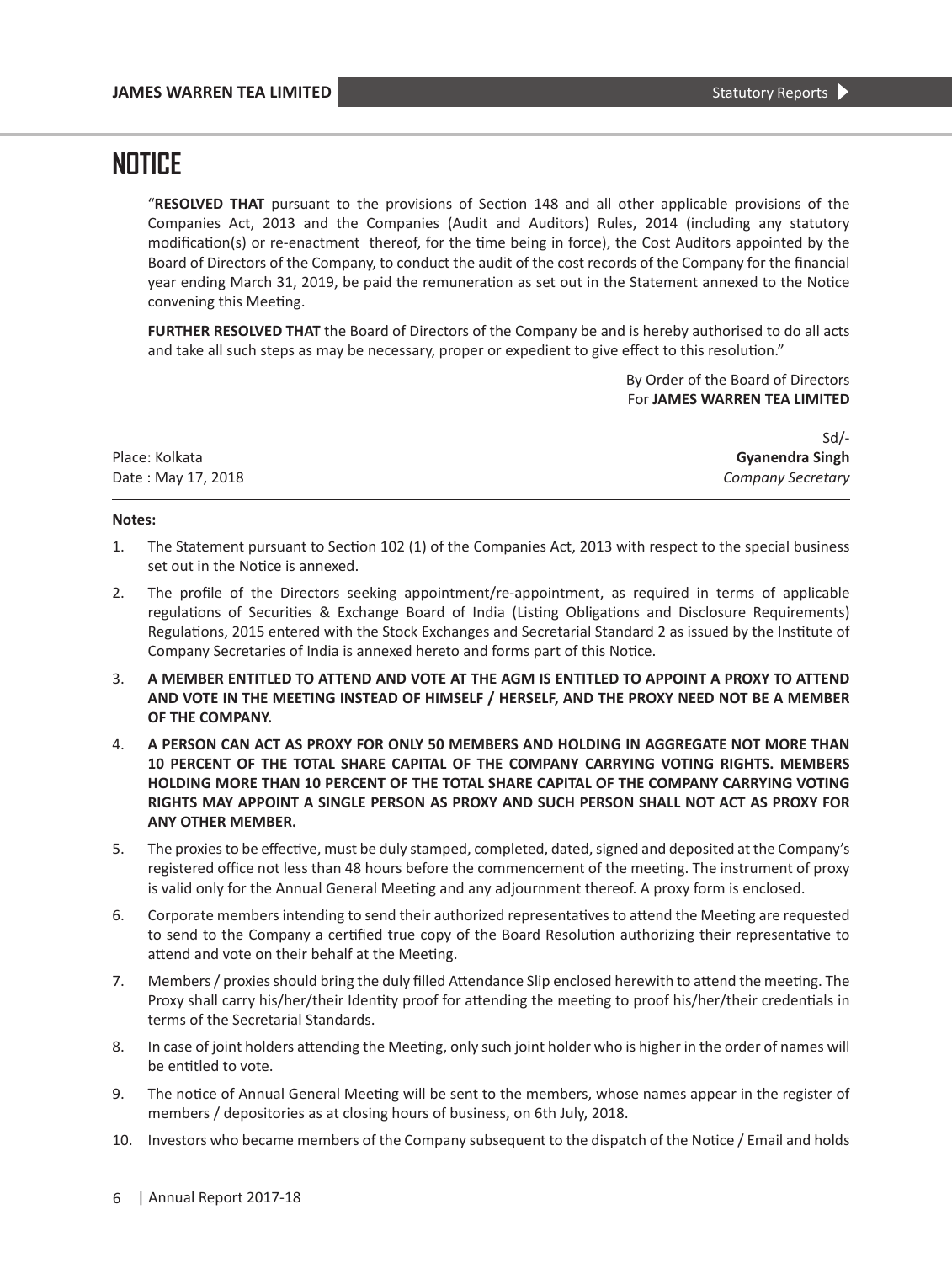the shares as on the cut-off date i.e. 27th July, 2018 are requested to send the duly signed written / email communication to the Company at investors@jameswarrentea.com and to the RTA at mdpldc@yahoo.com by mentioning their Folio No. / DP ID and Client ID to obtain the Login-ID and Password for e-voting.

- 11. The voting rights of shareholders shall be in proportion to their shares of the paid up equity share capital of the Company as on the cut-off date i.e. 27th July, 2018. A person who is not a member as on cut-off date should treat this notice for information purpose only.
- 12. The shareholders shall have one vote per equity share held by them as on the cut-off date of 27th July, 2018. The facility of e-voting would be provided once for every folio / client id, irrespective of the number of joint holders.
- 13. Members holding shares in physical form are advised to file nominations (form as attached) in respect of their shareholding in the Company, if not already registered and to submit the same to the R&TA. The nomination form may also be downloaded from the Company's website: www.jameswarrentea.com.
- 14. **The Register of Members and Share Transfer Books will remain closed from 28th July, 2018 to 3rd August, 2018 (both days inclusive) for the purpose of this AGM.**
- 15. Relevant documents referred to in this Notice are open for inspection by the members at the Registered Office and Corporate Office of the Company on all working days, except Saturdays, during business hours and also at the venue of the AGM in physical mode.
- 16. Members whose shareholding is in the electronic mode are requested to update address & bank account details to their respective Depository Participant(s) and the Members whose shareholding is in the physical mode are requested to provide the same to R&TA.
- 17. **The Company is concerned about the environment and utilizes natural resources in a sustainable way. We request you to update your email address with your Depository Participant to enable us to send you the Quarterly Reports, Notices, Annual Reports including financial statements, Board Reports, etc. and any other communications via email. All the shareholders holding shares in physical mode who have not registered their e-mail addresses so far are requested to register their e-mail address to the RTA / Company for receiving all aforesaid communication from the Company, electronically.**
- 18. The Notice of the 9th AGM, along with the Annual Report, Attendance Slip and Proxy Form along with the process, instructions and the manner of conducting e-voting are being sent by electronic mode only to all those members whose email addresses are registered with the Company / Depository Participant(s) for communication purposes unless any member has requested for a hard copy of the same. For members who have not registered their email addresses, physical copies of the Annual Report for 2017-18 are being sent in the permitted mode. The documents referred to above, if any, are also available on the Company's website: www.jameswarrentea.com.
- 19. As an austerity measure copies of the Annual Report will not be distributed at the meeting. Members are requested to bring their copy of Annual report to the Meeting.
- 20. The Securities and Exchange Board of India (SEBI) has mandated the submission of the Permanent Account Number (PAN) by every participant in the securities market. Members holding shares in electronic form are, therefore, requested to submit their PAN to their respective Depository Participant(s) and Members holding shares in physical form are requested to submit their PAN details to the Company/R&TA.

#### 21. **Voting Through Electronic Means**

 I. As per Section 108 of the Companies Act, 2013 read with Rule 20 of the Companies (Management and Administration) Rules, 2014, as amended and Regulation 44 of the SEBI (Listing Obligations and Disclosures Requirements) Regulations, 2015,the items of business set out in the attached Notice may be transacted also through electronic voting system as an alternative mode of voting. The Company is providing the facility of casting vote through the electronic voting system ("remote e-voting") under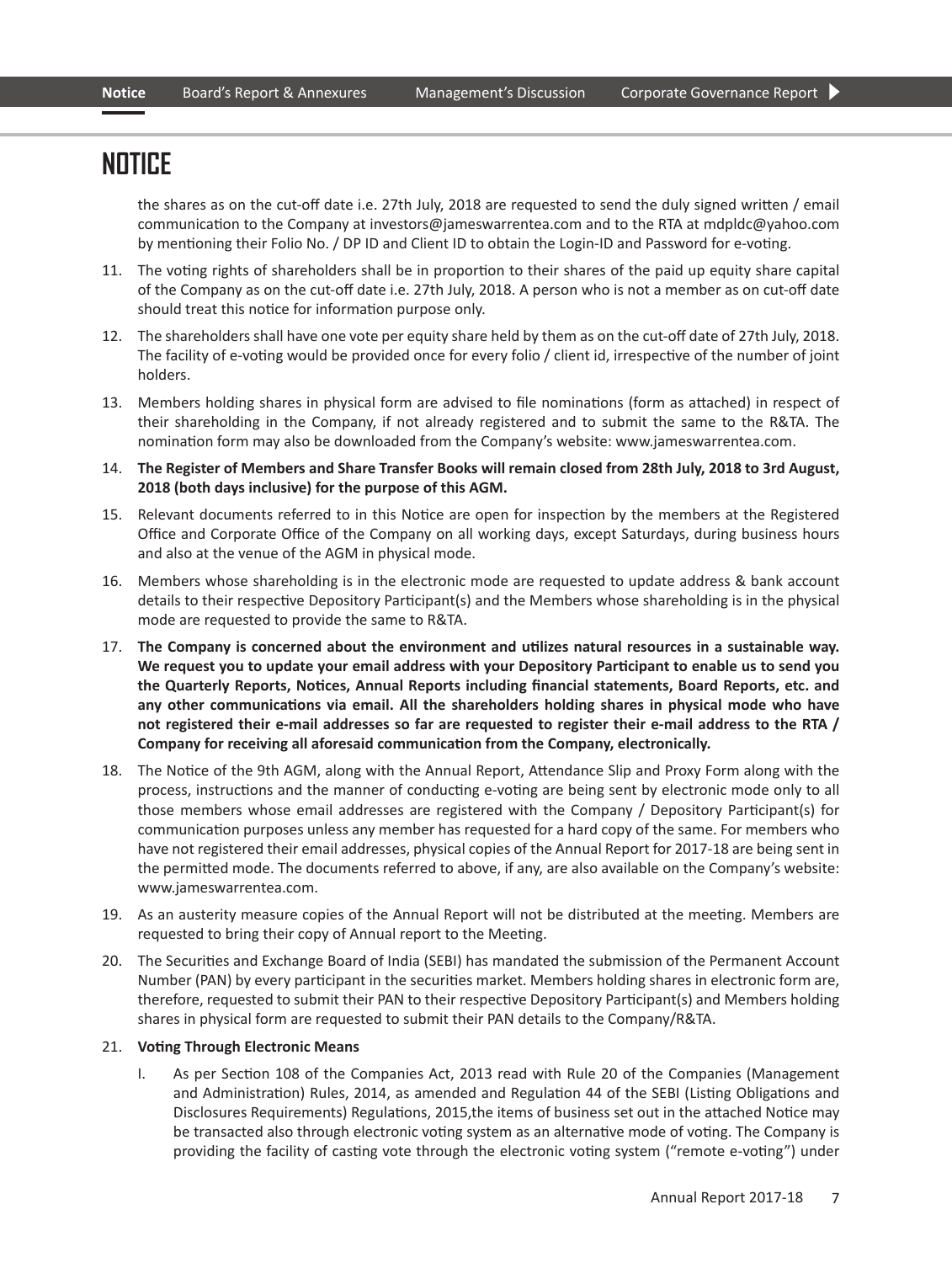an arrangement with The Central Depository Services (India) Limited ("CDSL") as specified more particularly in the instruction hereunder provided that once the vote on a Resolution is casted through e-voting, a Member shall not be allowed to change it subsequently.

- II. Similarly, Members opting to vote physically can do the same by remaining present at the meeting and should not exercise the option for e-voting. However, in case Members cast their vote exercising both the options, i.e. physically and e-voting, then votes casted through e-voting shall only be taken into consideration and treated valid whereas votes casted physically at the meeting shall be treated as invalid.
- III. The instructions for shareholders voting electronically are as under:
	- (i) The voting through electronic means will commence on Tuesday, the 31st day of July, 2018 at 10.00. a.m. .(IST) and will end on Thursday, the 2nd day of August, 2018 at 5.00 p.m.(IST). The Members will not be able to cast their vote electronically beyond the date and time mentioned above and the e-Voting module shall be disabled by CDSL for voting thereafter. The Shareholders as on the cut-off date 27th July, 2018 may cast their vote.
	- (ii) Shareholders who have already voted prior to the meeting date (by remote e-voting) shall not be entitled to vote at the meeting venue.
	- (iii) Log on to the e-voting website www.evotingindia.com during the voting period.
	- (iv) Click on "Shareholders" tab.
	- (v) After that enter your user ID;

For CDSL: 16 digits beneficiary ID;

For NSDL; 8 Character DP ID followed by 8 Digits Client ID; and

 Members holding shares in Physical Form should enter Folio Number registered with the Company.

- (vi) Next enter the image verification as displayed and click Login.
- (vii) If you are holding shares in demat form and had logged on to www.evotingindia.com and voted on an earlier voting of any Company, then your existing password is to be used.
- (viii) If you are a first time user follow the steps given below:

|                                        | For Members holding shares in Demat Form and Physical Form                                                                                                                                                                                                                                                                                                                                                                                                                                                                                                                                                                                            |
|----------------------------------------|-------------------------------------------------------------------------------------------------------------------------------------------------------------------------------------------------------------------------------------------------------------------------------------------------------------------------------------------------------------------------------------------------------------------------------------------------------------------------------------------------------------------------------------------------------------------------------------------------------------------------------------------------------|
| PAN <sup>*</sup>                       | Enter your 10 digit alpha-numeric *PAN issued by Income Tax Department (Applicable<br>for both demat shareholders as well as physical shareholders)<br>Members who have not updated their PAN with the Company/Depository<br>Participant are requested to use the first two letters of their name and the 8 digits<br>of the sequence number in the PAN field.<br>In case the sequence number is less than 8 digits enter the applicable number<br>٠<br>of 0's before the number after the first two characters of the name in CAPITAL<br>letters. Eg. If your name is Ramesh Kumar with sequence number 1 then enter<br>RA00000001 in the PAN field. |
| Date of<br>Birth (DOB)                 | Enter the Date of Birth as recorded in your demat account with the depository or in the<br>Company records for your folio in dd/mm/yyyy format.                                                                                                                                                                                                                                                                                                                                                                                                                                                                                                       |
| <b>Dividend</b><br><b>Bank Details</b> | Enter the Bank Account Number as recorded in your demat account with the<br>depository or in the Company records for your folio.<br>Please Enter the DOB or Bank Account Number in order to Login.<br>$\bullet$<br>If both the details are not recorded with the depository or Company then please<br>$\bullet$<br>enter the member-ID / Folio Number in the Bank Account Number details field as<br>mentioned in above instruction (v).                                                                                                                                                                                                              |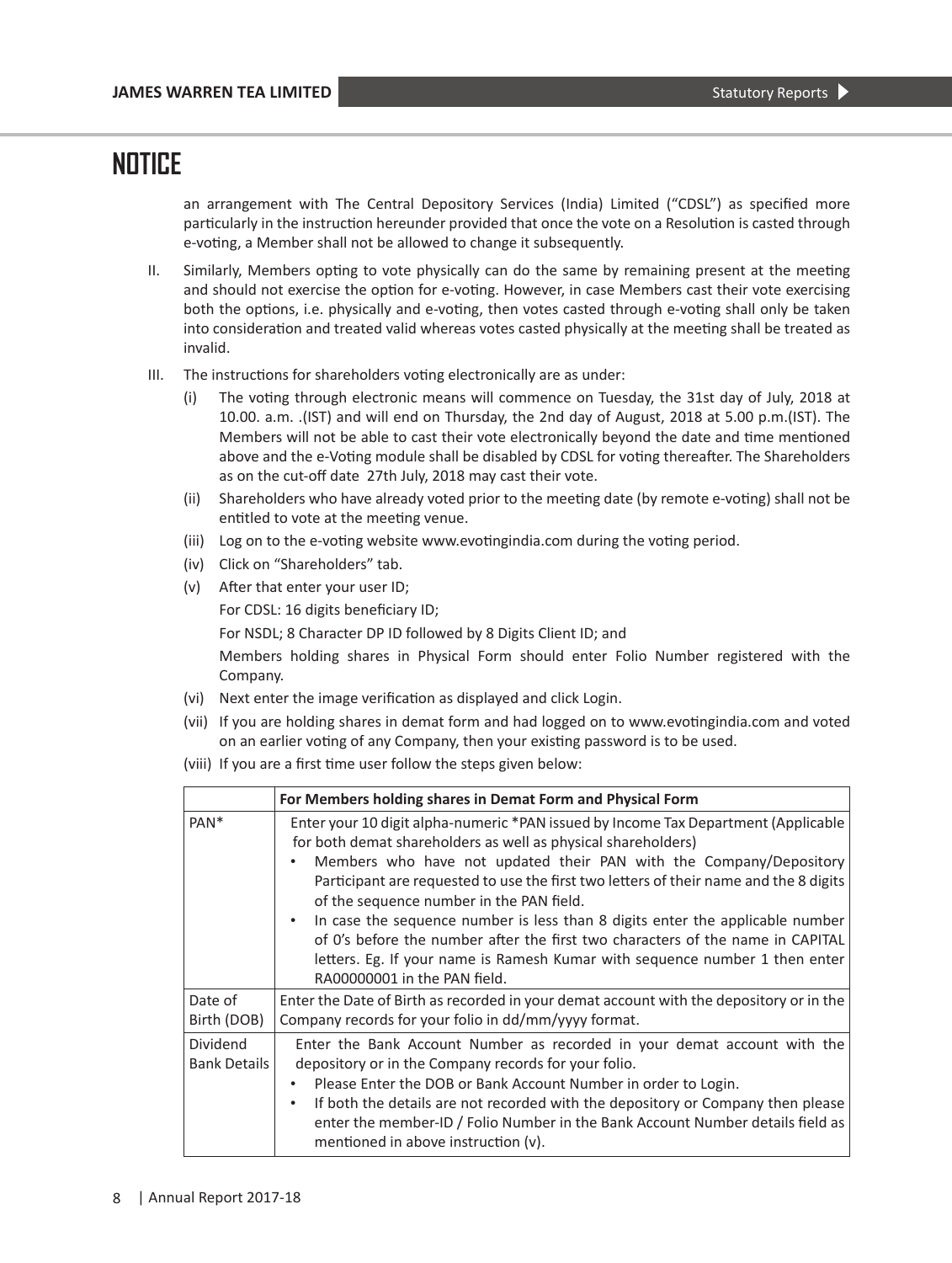- (ix) After entering these details appropriately, click on "SUBMIT" tab.
- (x) Members holding shares in physical form will then directly reach the Company selection screen. However, members holding shares in demat form will now reach 'Password Creation' menu wherein they are required to mandatorily enter their login password in the new password field. Kindly note that this password is to be also used by the demat holders for voting for resolutions of any other Company on which they are eligible to vote, provided that Company opts for e-voting through CDSL platform. It is strongly recommended not to share your password with any other person and take utmost care to keep your password confidential.
- (xi) For Members holding shares in physical form, the details can be used only for e-voting on the resolutions contained in this Notice.
- (xii) Click on the EVSN for the relevant <JAMES WARREN TEA LIMITED> on which you choose to vote.
- (xiii) On the voting page, you will see "RESOLUTION DESCRIPTION" and against the same the option "YES/NO" for voting. Select the option YES or NO as desired. The option YES implies that you assent to the Resolution and option NO implies that youdissent to the Resolution.
- (xiv) Click on the "RESOLUTIONS FILE LINK" if you wish to view the entire Resolution details.
- (xv) After selecting the resolution you have decided to vote on, click on "SUBMIT". A confirmation box will be displayed. If you wish to confirm your vote, click on "OK", else to change your vote, click on "CANCEL" and accordingly modify your vote.
- (xvi) Once you "CONFIRM" your vote on the resolution, you will not be allowed to modify your vote.
- (xvii) You can also take out print of the voting done by you by clicking on "Click here to print" option on the Voting page.
- (xviii) If Demat account holder has forgotten the login password then Enter the User ID and the image verification code and click on Forgot Password & enter the details as prompted by the system.
- (xix) **Note for Institutional Shareholders and Custodians.**
	- Non-Individual shareholders (i.e. other than Individuals, HUF, NRI etc.) and Custodian are required to log on to https://www.evotingindia.com and register themselves as Corporates.
	- A scanned copy of the Registration Form bearing the stamp and sign of the entity should be emailed to helpdesk.evoting@cdslindia.com.
	- After receiving the login details they have to create a compliance user using the admin login and password. The Compliance user would be able to link the account(s) for which they wish to vote on.
	- The list of accounts linked in the login should be mailed to helpdesk.evoting@cdslindia.com and on approval of the accounts they would be able to cast their vote.
	- A scanned copy of the Board Resolution and Power of Attorney (POA) which they have issued in favour of the Custodian, if any, should be uploaded in PDF format in the system for the scrutinizer to verify the same.
- (xx) In case you have any queries or issues regarding e-voting, you may refer the Frequently Asked Questions ("FAQs") and e-voting manual available at www.evotingindia.com under help section or write an email to helpdesk.evoting@cdslindia.com or contact them at 1800 200 5533.
- (xxi) Shareholders can also cast their vote using CDSL's mobile app m-Voting available for android based mobiles. The m-Voting app can be downloaded from Google Play Store. iPhone and Windows phone users can download the app from the App Store and the Windows Phone Store respectively. Please follow the instructions as prompted by the mobile app while voting on your mobile.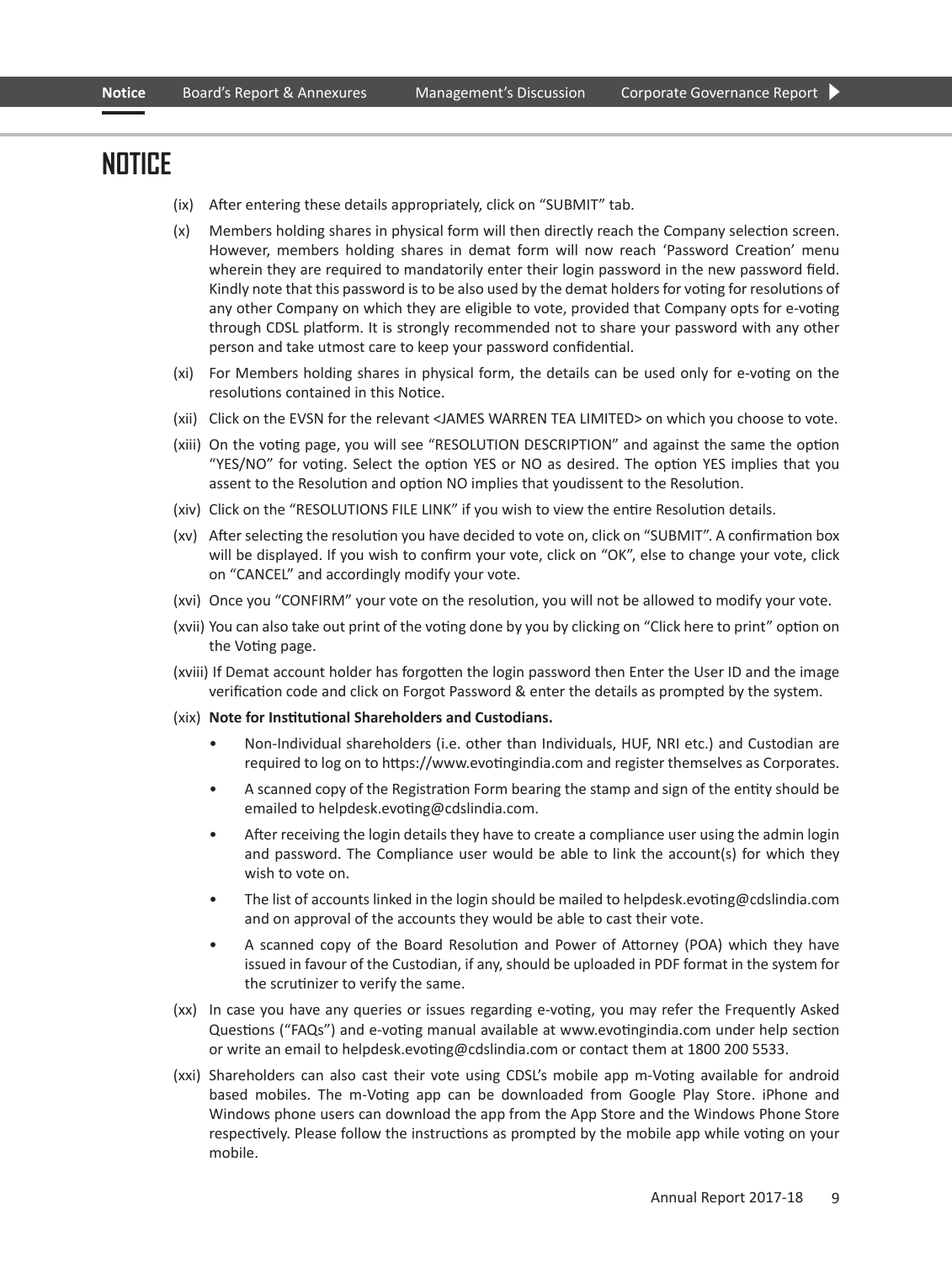- 22. Institutional Members / Bodies Corporate (i.e. other than individuals, HUF, NRI etc.) are required to send scanned copy (PDF/JPG Format) of the relevant Board Resolution / Authority letter etc. together with attested specimen signature of the duly authorized signatory(ies) who are authorized to vote through e-mail at santibrewalla@gmail.com with a copy mark to helpdesk.evoting@cdslindia.com and the same may also be send to the Scrutinizer in physical mode also on or before 2nd day of August, 2018 upto 5.00 p.m. without which the vote shall not be treated as valid.
- 23. The facility for voting either through ballot or polling paper shall also be made available at the meeting and members attending the meeting who have not casted their vote by remote e-voting shall be able to exercise their right at the meeting.
- 24. **However, in case the members who have casted their votes by e-voting prior to the meeting may also attend the meeting but shall not be entitled to cast their votes again.**
- 25. Mr. Santosh Kumar Tibrewalla, Practising Company Secretary has been appointed as the Scrutinizer to scrutinize the e-voting process in a fair and transparent manner. The Scrutinizer shall not later than 3(three) days of conclusion of the meeting make a consolidated scrutinizer's Report (which includes remote e-voting and voting as may be permitted at the venue of the AGM by means of ballot paper/poll) of the total votes cast in favour or against, if any, to the Chairman or a person authorised by him in writing who shall countersign the same and declare the results of the voting forthwith.
- 26. Subject to casting of requisite number of votes in favour of the resolution(s), it shall be deemed to be passed on the date of Annual General Meeting of the Company.
- 27. The results declared along with the Scrutinizer's Report shall be placed on the Company's website www. jameswarrentea.com and on the website of CDSL immediately after declaration of results of passing of the resolution at the Annual General Meeting of the Company and the same shall also be communicated to BSE Limited and The Calcutta Stock Exchange Limited, where the shares of the Company are listed.
- 26. Route-map to the venue of the AGM is annexed for the convenience of the members.

#### **EXPLANATORY STATEMENT PURSUANT TO SECTION 102(1) OF THE COMPANIES ACT, 2013**

#### **Annexure as referred to in the notes of the notice**

#### **Item No. 4**

Due to extensive involvement of Mr. Akhil Kumar Ruia in the business affairs of the Company, the Board at its meeting held on May 17, 2018 on recommendation of Nomination & remuneration Committee has re-appointed him as a Whole-time Director of the Company for a further period of 3(three) years commencing from July 1, 2018, subject to the approval of members in the general meeting and Central Government, on the remuneration, perquisites and other terms & conditions as recommended by the Nomination & Remuneration Committee are as follows.

- Basic Salary: Rs. 5,00,000/- per month and Special Allowance: Rs. 4,50,000/- per month
- Perquisites: In addition to Salary, he shall be entitled to the following perquisites
	- a. Rent Free Accommodation including electricity and maintenance charges, as provided by the Company.
	- b. Medical Reimbursement including insurance premium: Expenses incurred for self and family on actual basis upto maximum of one month's basic salary.
	- c. Leave Travel Concession: For self and family to and from any place in India, once in a year in accordance with the rules of the Company i.e. upto a maximum of one month's salary.
	- d. Clubs Fees: Fees of Clubs, shall be subject to a maximum of three clubs.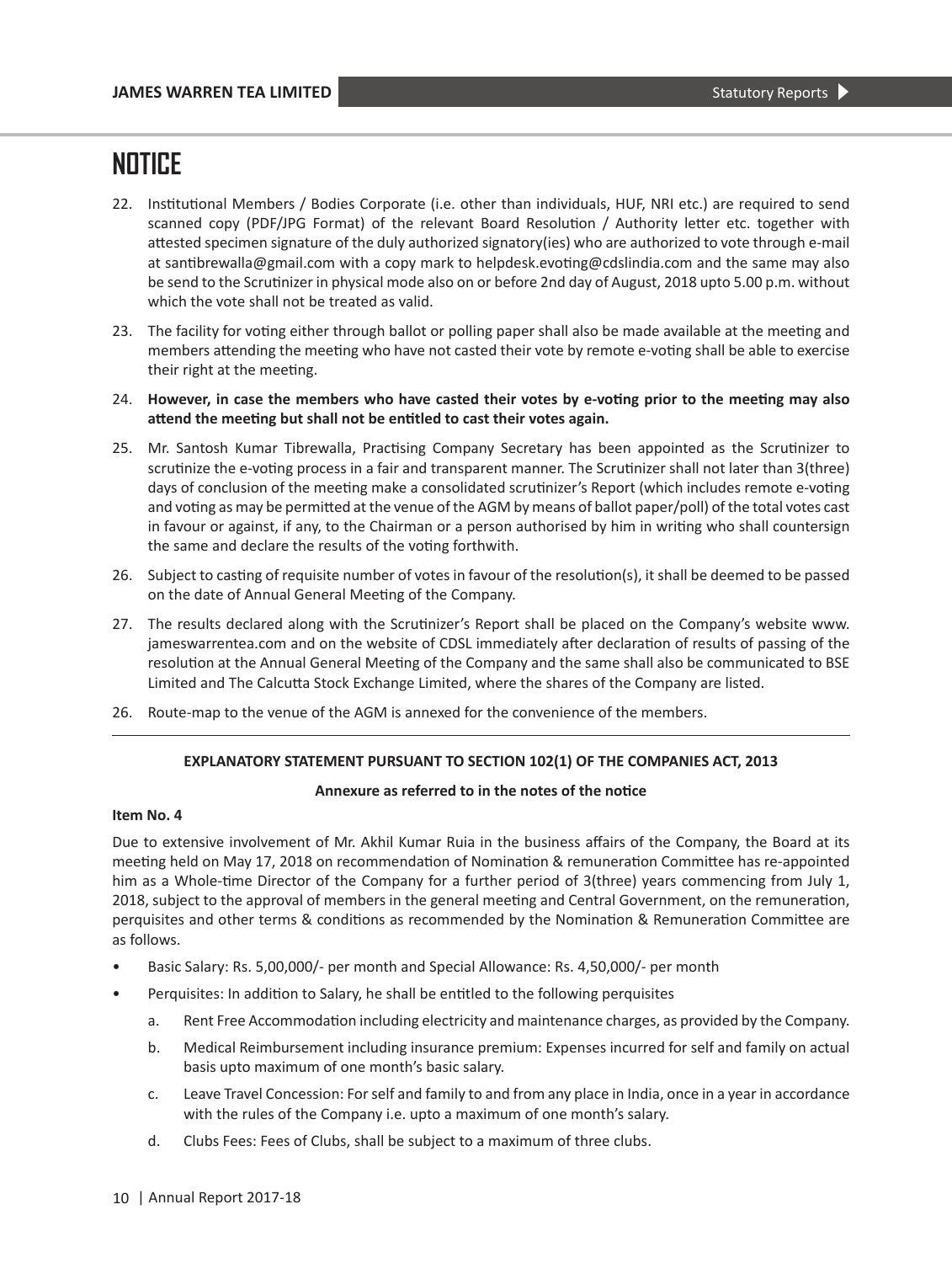- e. Provident Fund/ Superannuation Fund/ Gratuity:
	- i. Contribution towards provident fund, superannuation fund or annuity fund in accordance with the rules of the Company, so that these either singly or put together are not taxable under the I.T. Act 1961.
	- ii. Gratuity payable shall not exceed half of a month's salary for each completed year of service.
- f. Personal Accident Insurance: Premium not to exceed Rs. 25,000/- per annum
- g. Car & Telephone: Use of Car for Company's business and telephone expenses will be provided by the Company. Personal long distance calls on telephone and use of car for private purposes shall be billed upon the Director.
- h. Other Benefits :
	- i. Leave on full pay and allowances as per the rules of the Company but not more than one month's leave for every eleven months' of services. However, leave accumulated but not availed of shall be dealt with as per the Income Tax Rules, 1962, casual and sick leave on full pay and allowance as per rules of the Company.
	- ii. He shall be entitled to reimbursement of traveling, entertainment and all other expenses actually and properly incurred for legitimate business need of the Company but subject to rules of the Company framed from time to time.
	- iii. He shall be reimbursed out of pocket expenses as may be incurred by them in the course of discharging their duties in their respective capacities.
	- iv. Mr. Akhil Kumar Ruia as long as he functions as such, shall not be paid any sitting fee for attending meeting of the Board of Directors or any Committee thereof.
	- v. Either party is entitled to terminate the aforesaid appointment by giving 3(three) months' notice in writing to other party. However, on mutual agreement the duration of the notice period may be reduced or waived.

 Mr. Akhil Kumar Ruia shall not be liable to retire by rotation unless any of the provisions of the Act requires his retirement by rotation during his tenure as a Wholetime Director.

 Mr. Akhil Kumar Ruia is a qualified MBA from the University of California at Berkeley, U.S.A and awarded Master Degree in Management by the London School of Economics, U.K. Prior to joining the Company. He has worked at Barclays Capital in London, U.K. He has got expertise in Specific Functional Areas of Finance, Administration and General Corporate Areas. He holds 24,800 equity shares of the Company in his own name.

 Except Mr. Anil Kumar Ruia and Mr. Akhil Kumar Ruia, no other Directors or any key managerial personnel or their relatives are in any way, financially or otherwise, directly or indirectly, concerned or interested in the aforesaid resolutions.

 The Board recommends the resolutions including remuneration as set forth in Item no. 4 for the approval of the members.

 Mr. Akhil Kumar Ruia would be entitled to receive the remuneration and perquisites as may be permitted by the Shareholders and the Central Government. In case of any lesser amount of remuneration and/or perquisites approved by the Central Government, the aforesaid Director shall make good to the Company the difference of the remuneration & other perquisites paid and such remuneration & other perquisites as may be permitted by the Central Government on the application to be made to it.

 The letters of Appointment issued to Mr. Akhil Kumar Ruia and the terms of his appointment is open for inspection by the members at the Registered Office and Corporate Office of the Company during business hours on all working days except Saturday and also at the venue of the Annual General Meeting in physical mode.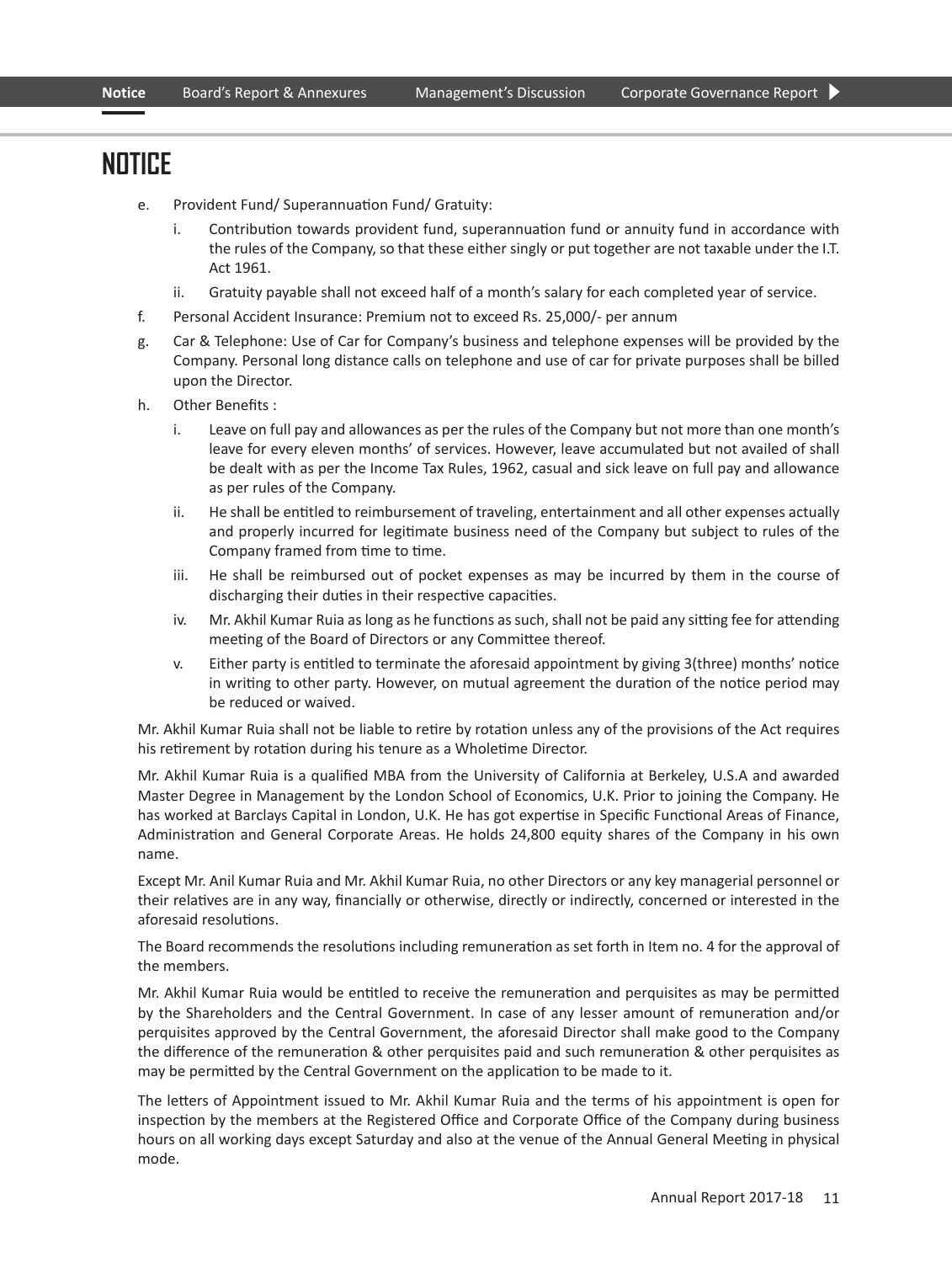A Statement as per Schedule V (third proviso of Section II of Part II) in respect of re-appointment of Mr. Akhil Kumar Ruia as a Whole time Director of the Company is annexed hereto which forms part this explanatory statement.

#### **Item No. 5**

The present terms of appointment of Mr. Sudeep Kumar Ahluwalia as a Whole Time Director has expired on April 20, 2018. The Nomination & Remuneration Committee at its meeting held on March 23, 2018, had recommended his re-appointment for a further period of 1 (one) year w.e.f. April 21, 2018, and the same was approved by the Board of Directors in its meeting held on May 17, 2018, subject to the approval of members in the ensuing Annual General Meeting of the Company. The remuneration, perquisites payable to Mr. Sudeep Kumar Ahluwalia and other terms & conditions as recommended by the Nomination and Remuneration Committee, subject to provisions of section 197 and Schedule V of the Companies Act, 2013 are as follows :-

- I. Basic Salary: Rs. 70,000/-per month.
- II. Special/Composite Allowance of Rs. 35,000/- per month with such revisions as may be determined by the Nomination & Remuneration Committee from time to time subject to overall ceiling laid down in the Companies Act.
- III. Transport Allowance of Rs. 35,000/- per month.
- IV. Perquisites, Amenities and Incentives :
	- a. Medical Benefits:
		- The medical and hospital facilities provided by the Company are available to the extent of one month's basic salary per year and will be subject to the Rules of the Company applicable to the senior management executives.
		- The Company will also subscribe to a Medical Insurance plan on his behalf. Rent Free Accommodation including electricity, furniture, maintenance charges and domestic staffs will be provided in line with the policy of the Company.
	- b. Leave Travel Allowance provided by the Company are available to the extent of one month's basic salary per year.
	- c. Telephone Expenses will also be reimbursed on actual basis as per the rules of the Company. Personal long distance call will be billed upon the Director.
	- d. A Fixed Incentive equivalent to One months' basic Salary per annum.
	- e. A Performance Incentive of upto One months' basic salary per annum may be awarded based on the performance.
	- f. Retirement benefits :
		- Contribution to Provident Fund as applicable to other employees.
		- Gratuity in accordance with the Gratuity Fund Rules, payable as per the Payment of Gratuity Act, 1972.
	- g. Other benefits, amenities and facilities as per Company's Rules.
	- h. Subject to overall ceiling on remuneration mentioned hereinabove, Mr. Sudeep Kumar Ahluwalia may be given any other allowances, benefits and perquisites as the Board may from time to time decide on recommendation of Nomination and Remuneration Committee.
	- i. Perquisites shall be evaluated as per the Income Tax Act, 1961 and Rules made thereunder wherever applicable, and in the absence of any such Rules, perquisites shall be evaluated at cost.
	- j. Either party is entitled to terminate the aforesaid appointment by giving 3 (three) months' notice in writing to other party. However, on mutual agreement the duration of the notice period may be reduced or waived.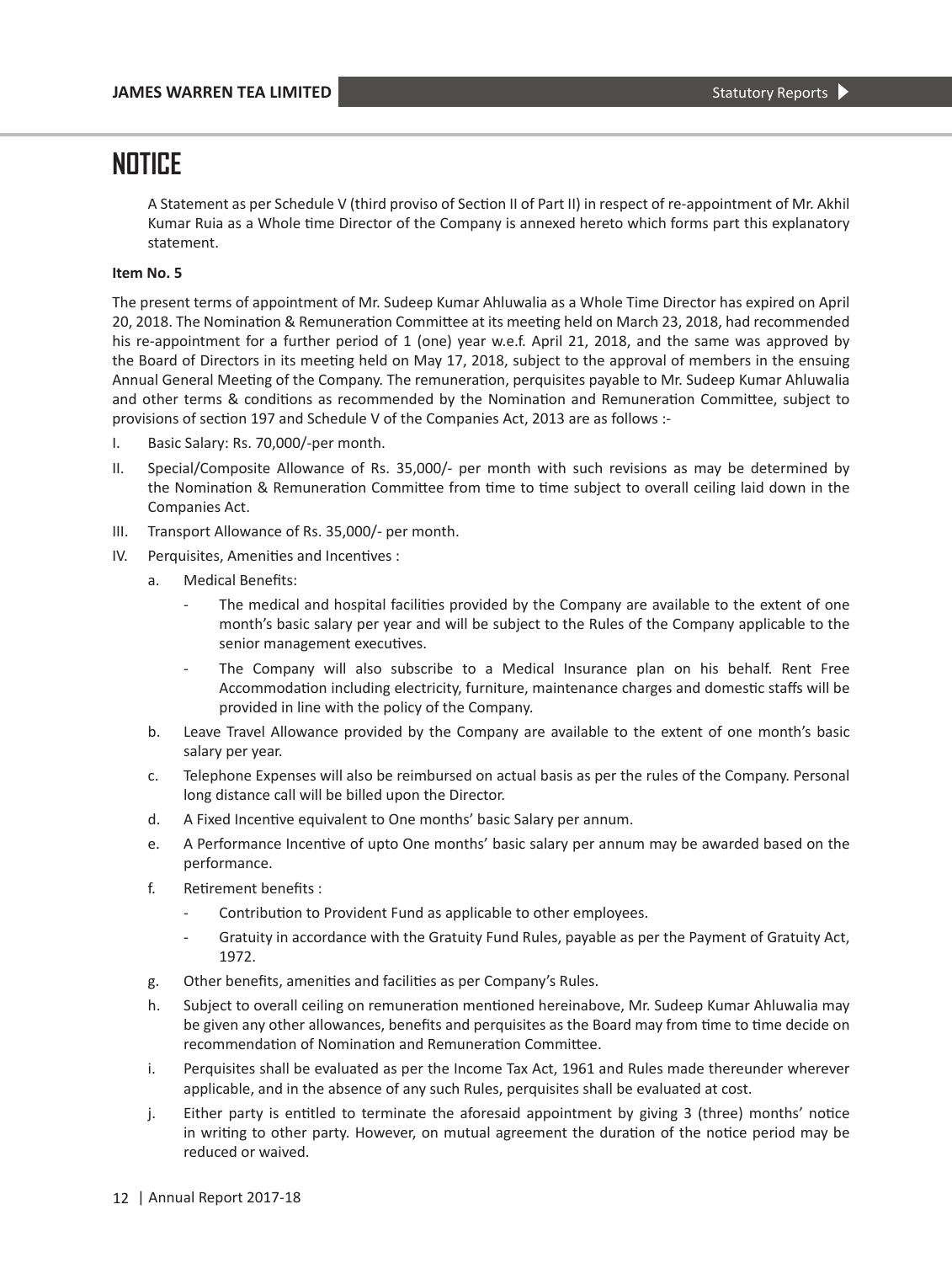Mr. Sudeep Kumar Ahluwalia shall not be liable to retire by rotation unless any of the provisions of the Act requires his retirement by rotation during his tenure as a Whole-time Director.

 Mr. Sudeep Kumar Ahluwalia, is an alumnus of St. Edmunds College, Shilong. He has rich experience of 34 years in the Tea Industry. He had been entrusted with the charge of our Dhoedaam Tea Estate and also assists our Visiting Agent on operational and administrative matters. Mr. Ahluwalia has held the position of the Vice Chairman of the ABITA Doomdooma circle and was also President of the Thakurbari Planter's Club.

Mr. Ahluwalia does not hold any equity shares of the Company in his own name.

 Besides, as per the provision of section 197(3) and Part II of Schedule V of the Companies Act, 2013 where in any financial year during the currency of tenure of a managerial persons, a Company has no profit or its profit are inadequate the appointment of a person as managerial personnel is to be approved by the members by passing ordinary/special resolution.

 A Statement as per Schedule V (third proviso of Section II of Part II) in respect of appointment of Mr. Sudeep Kumar Ahluwalia as a Whole time Director of the Company is annexed hereto which forms part this explanatory statement.

 Mr. Ahluwalia is responsible for operation and other functions of the Company. The Board felt that his association with the Company for managing the affairs of the Company would definitely contribute in the performance of the Company and accordingly proposed for his re-appointment.

 Except Mr. Ahluwalia, none of the Directors or any Key Managerial Personnel or their relatives is in any way, financially or otherwise, directly or indirectly, concerned or interested in the aforesaid resolution.

 The Board recommends the resolution as set forth in Item no. 5 for the approval of the members of the Company.

 The letter of Appointment issued to Mr. Sudeep Kumar Ahluwalia setting out the terms of his re-appointment is open for inspection at the Registered Office and Corporate Office of the Company by any members during business hours on all working days except Saturday and also at the venue of the Annual General Meeting in physical mode.

#### **Item Nos. 6 & 7**

Mr. Arup Kumar Chowdhuri (DIN: 00997826) and Mr. Abhiram Kastur Sheth (DIN: 00473105) were appointed as Independent Directors of the Company with effect from April 1, 2014 and would hold office till March 31, 2019 pursuant to the Companies Act, 2013 and Listing Agreement.

As per Section 149(10) of the Companies Act, 2013, an Independent Director shall hold office of the Directors of the Company for a term upto five consecutive years and shall be re-appointed on the Board of Directors of the Company by passing a special resolution for another term of five consecutive years. Hence, based on their skills, experience, knowledge and report of their performance evaluation, it is proposed to re-appoint Mr. Arup Kumar Chowdhuri and Mr. Abhiram Kastur Sheth for a further period of five consecutive years from April 1, 2019 to March 31, 2024.

Mr. Sheth is a qualified Bachelors of Science in Business Administration and also completed his General Management with focus on Finance and Computer. He is currently involved in his family business and Focusing in Residential Real Estate Development and Finance related activities. He has also worked as an independent consultant to the Mutual Fund Department of Ventura Securities Ltd, Mumbai.

Mr. Chowdhuri is a commerce graduate from St Anthony's College, Shillong. He was a Director of Thea Chem Pvt. Ltd. and also instrumental in moving Mysore Agro Chemical Co. Pvt. Ltd. (MACPL) from Manglore to Kolkata with a manufacturing facility in West Bengal. Currently he is the Managing Director of MACPL and his main activity is concerned on the organic chemicals, pulverizing minerals etc.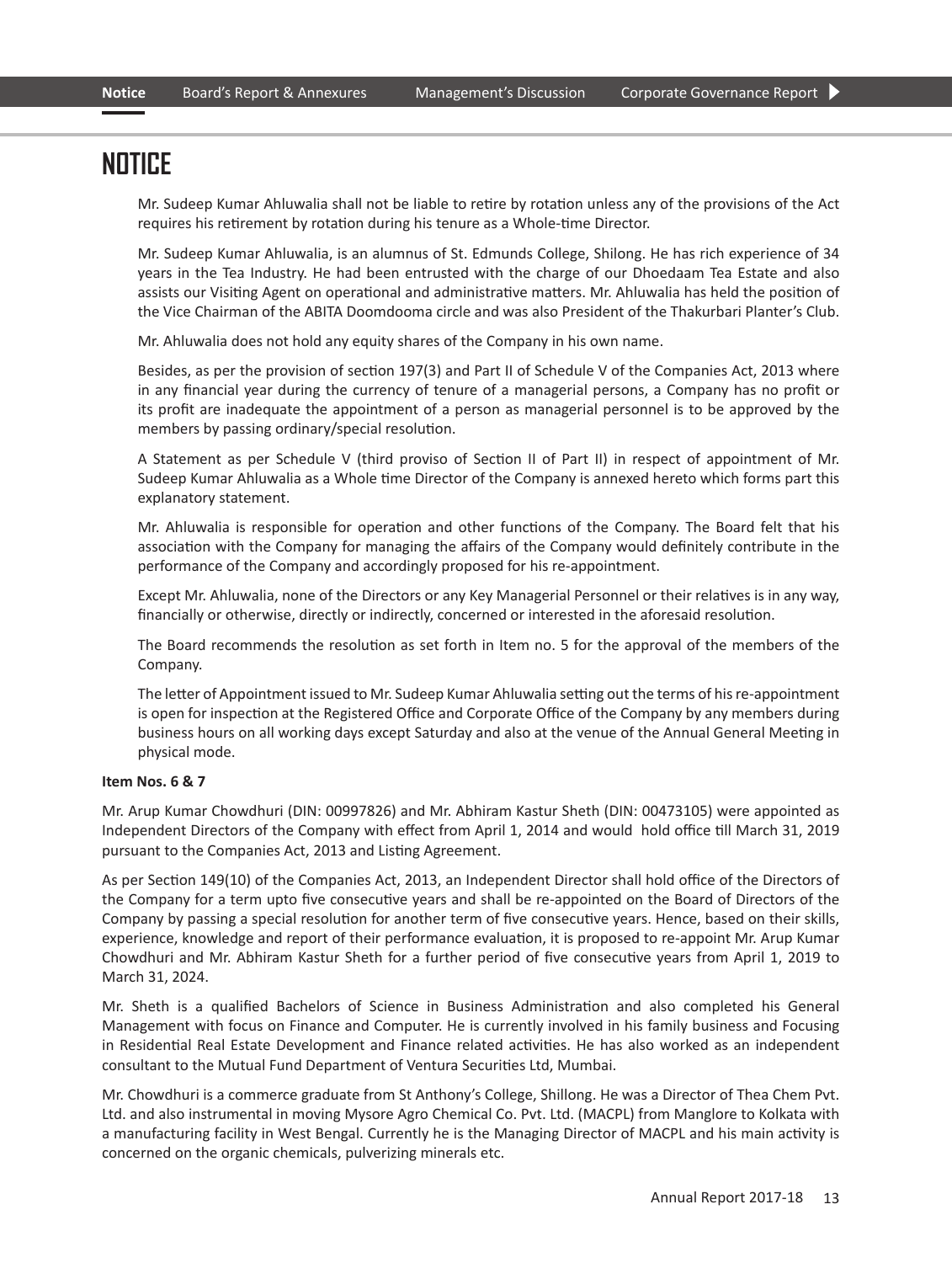Further the Company has received requisite consent and declaration from them stating their intention to continue as Independent Directors of the Company and that they fulfill the criteria of independence as provided in section 149 and rules made thereunder, SEBI (LODR) Regulations, 2015 and is independent of the management.

Mr. Abhiram Kastur Sheth holds 34 equity shares of the Company whereas Mr. Arup Kumar Chowdhuri does not hold any equity shares of the Company.

The Board, based on the performance evaluation report of Nomination and Remuneration Committee and the performance evaluation report of the Board itself, considers that their association would be of immense benefit to the Company as it has been beneficial in the past and it is desirable to avail services of Mr. Arup Kumar Chowdhuri and Mr. Abhiram Kastur Sheth as Independent Directors and accordingly recommends the resolutions as set forth in Item no. 6 and 7 for the approval of the shareholders of the Company.

#### **Summary of Performance evaluation report :( As per SS 2 – para 1.2.5)**

Both the Independent Directors fulfils the criteria of performance evaluation laid down by the Nomination & remuneration Committee in respect of Qualification, Experience, Knowledge & Competency, Fulfillment of functions, Ability to function as a team, Initiative, Availability and attendance, Commitment, Contribution, Integrity, Independence, Independent views and judgement, etc.

The copies of the letter of appointment setting out the terms and conditions of their re-appointment would be available for inspection at the Registered Office and Corporate Office of the Company by any members during business hours on all working days except Saturday and at the venue of the Annual General Meeting in physical mode and also posted on the company's website.

Except Mr. Arup Kumar Chowdhuri and Mr. Abhiram Kastur Sheth, none of the Directors or any Key Managerial Personnel or their relatives is in any way, financially or otherwise, directly or indirectly, concerned or interested in the aforesaid respective resolutions.

#### **Item No. 8**

The Board, on the recommendation of the Audit Committee, has approved the appointment of M/s. Debobrata Banerjee& Associates, the Cost Auditors, to conduct the audit of the cost records of the Company for the financial year ending March 31, 2019 at remuneration of Rs. 84,000/- per annum as their Audit fees plus taxes, if any and re-imbursement of out of pocket expenses.

In accordance with the provisions of Section 148 of the Companies Act, 2013, read with the Companies (Audit and Auditors) Rules, 2014, the remuneration payable to the Cost Auditors needs to be ratified by the shareholders of the Company in the general meeting. Accordingly, consent of the members is sought for passing the Resolution as set out in Item No. 8 of the Notice for ratification of the remuneration payable to the Cost Auditors for the financial year ending March 31, 2019.

None of the Directors of the Company or any Key Managerial Personnel or their relatives are in any way, financially or otherwise, directly or indirectly, concerned or interested in the said resolution.

> By Order of the Board of Directors For **JAMES WARREN TEA LIMITED**

> > Sd/-

Place: Kolkata **Gyanendra Singh** Date : May 17, 2018 *Company Secretary*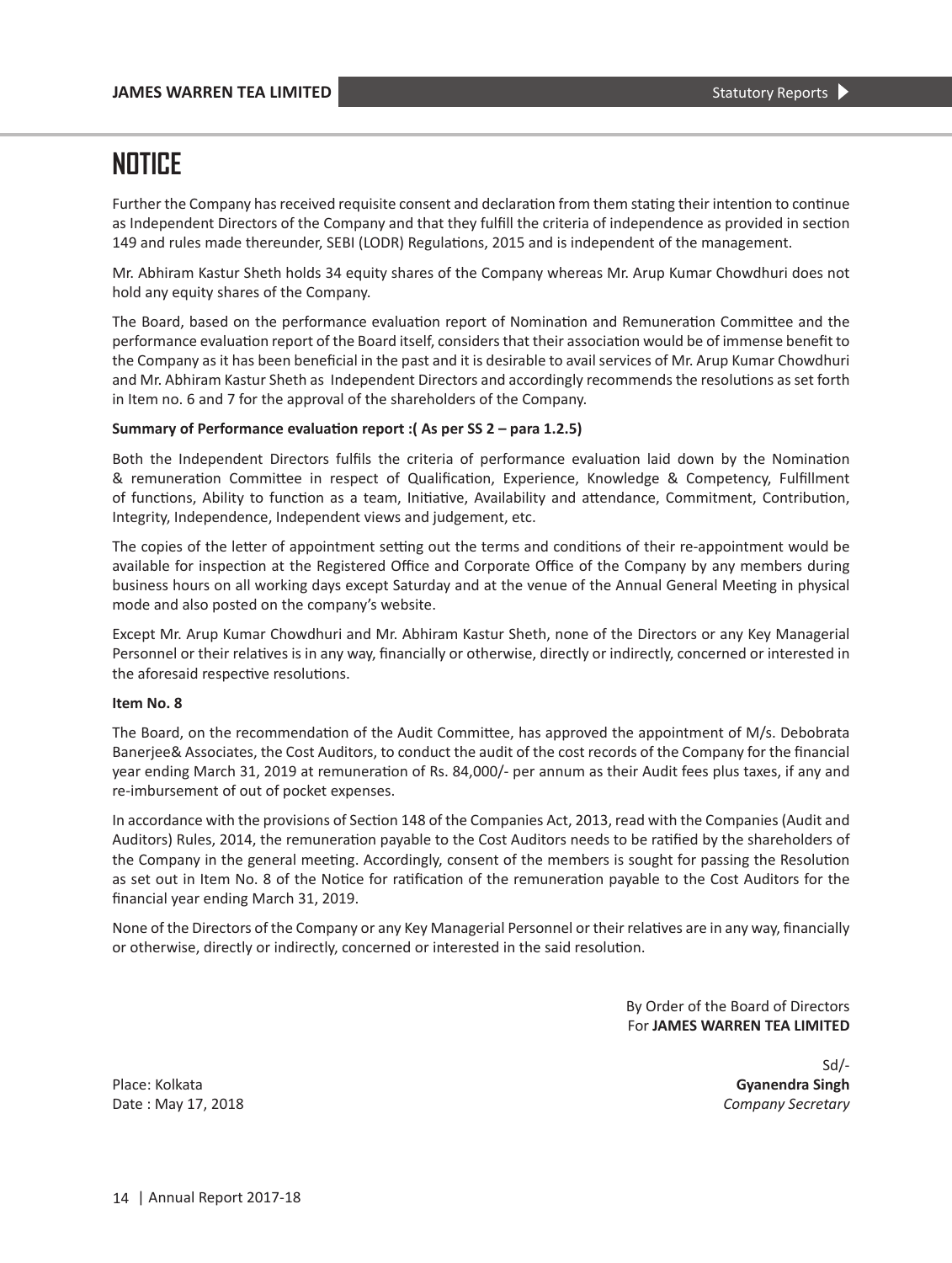#### **ANNEXURE TO NOTICE OF AGM**

#### **Details of the Directors seeking appointment/ re-appointment in forthcoming Annual General Meeting**

#### **[In pursuance to Regulation 36(3) of SEBI (Listing Obligations and Disclosure Requirements) Regulations, 2015 and Secretarial Standard 2 issued by the Institute of Company Secretaries of India]**

| SI.<br>No. | Name of the Director                                     | Mr. Akhil Kumar Ruia                                                                                                                                                                                                                                                                                                                                           | Mr. Sudeep Kumar<br>Ahluwalia                                                                                                                                                                                                                                                                               | Mr. Arup Kumar Chowdhuri                                                                                                                                                                                                                                                                                                                                                                                                                                                                                                                                                                                                                                                                                                           | Mr. Abhiram Kastur Sheth                                                                                                                                                                                                                                                                                                                                                                                                                                                                                                                                                                                                                                                            |
|------------|----------------------------------------------------------|----------------------------------------------------------------------------------------------------------------------------------------------------------------------------------------------------------------------------------------------------------------------------------------------------------------------------------------------------------------|-------------------------------------------------------------------------------------------------------------------------------------------------------------------------------------------------------------------------------------------------------------------------------------------------------------|------------------------------------------------------------------------------------------------------------------------------------------------------------------------------------------------------------------------------------------------------------------------------------------------------------------------------------------------------------------------------------------------------------------------------------------------------------------------------------------------------------------------------------------------------------------------------------------------------------------------------------------------------------------------------------------------------------------------------------|-------------------------------------------------------------------------------------------------------------------------------------------------------------------------------------------------------------------------------------------------------------------------------------------------------------------------------------------------------------------------------------------------------------------------------------------------------------------------------------------------------------------------------------------------------------------------------------------------------------------------------------------------------------------------------------|
| 1.         | <b>DIN</b>                                               | 03600526                                                                                                                                                                                                                                                                                                                                                       | 07797775                                                                                                                                                                                                                                                                                                    | 00997826                                                                                                                                                                                                                                                                                                                                                                                                                                                                                                                                                                                                                                                                                                                           | 00473105                                                                                                                                                                                                                                                                                                                                                                                                                                                                                                                                                                                                                                                                            |
| 2.         | Date of Birth and age                                    | 26.11.1981, 36 years                                                                                                                                                                                                                                                                                                                                           | 07.11.1964,<br>53 years                                                                                                                                                                                                                                                                                     | 05.10.1950, 67 years                                                                                                                                                                                                                                                                                                                                                                                                                                                                                                                                                                                                                                                                                                               | 02.01.1980, 38 years                                                                                                                                                                                                                                                                                                                                                                                                                                                                                                                                                                                                                                                                |
| 3.         | Nationality                                              | Indian                                                                                                                                                                                                                                                                                                                                                         | Indian                                                                                                                                                                                                                                                                                                      | Indian                                                                                                                                                                                                                                                                                                                                                                                                                                                                                                                                                                                                                                                                                                                             | Indian                                                                                                                                                                                                                                                                                                                                                                                                                                                                                                                                                                                                                                                                              |
| 4.         | Date of appointment on<br>Board                          | 28.06.2012                                                                                                                                                                                                                                                                                                                                                     | 21.04.2017                                                                                                                                                                                                                                                                                                  | 27.12.2013                                                                                                                                                                                                                                                                                                                                                                                                                                                                                                                                                                                                                                                                                                                         | 27.12.2013                                                                                                                                                                                                                                                                                                                                                                                                                                                                                                                                                                                                                                                                          |
| 5.         | Terms & Condition<br>of appointment/re-<br>appointment   | As provided in the notice                                                                                                                                                                                                                                                                                                                                      | As provided in the notice                                                                                                                                                                                                                                                                                   | As provided in the notice                                                                                                                                                                                                                                                                                                                                                                                                                                                                                                                                                                                                                                                                                                          | As provided in the notice                                                                                                                                                                                                                                                                                                                                                                                                                                                                                                                                                                                                                                                           |
| 6.         | Remuneration proposed                                    | As provided in the notice                                                                                                                                                                                                                                                                                                                                      | As provided in the notice                                                                                                                                                                                                                                                                                   | N.A.                                                                                                                                                                                                                                                                                                                                                                                                                                                                                                                                                                                                                                                                                                                               | N.A.                                                                                                                                                                                                                                                                                                                                                                                                                                                                                                                                                                                                                                                                                |
| 7.         | Remuneration last drawn<br>(Rs. In Lakhs)                | 186.68                                                                                                                                                                                                                                                                                                                                                         | 16.98                                                                                                                                                                                                                                                                                                       | N.A.                                                                                                                                                                                                                                                                                                                                                                                                                                                                                                                                                                                                                                                                                                                               | N.A.                                                                                                                                                                                                                                                                                                                                                                                                                                                                                                                                                                                                                                                                                |
| 8.         | No. of shares held in the<br>Company                     | 24800                                                                                                                                                                                                                                                                                                                                                          | <b>NIL</b>                                                                                                                                                                                                                                                                                                  | <b>NIL</b>                                                                                                                                                                                                                                                                                                                                                                                                                                                                                                                                                                                                                                                                                                                         | 34                                                                                                                                                                                                                                                                                                                                                                                                                                                                                                                                                                                                                                                                                  |
| 9.         | Qualification & Expertise in<br>specific functional area | He holds a degree of<br>MBA from the University<br>of California at Berkeley,<br>U.S.A and Master Degree<br>in Management from<br>the London School of<br>Economics, U.K. He has<br>worked at Barclays Capital<br>in London, U.K and has<br>his expertise in Specific<br>Functional Areas of Finance.<br><b>Administration and General</b><br>Corporate Areas. | He holds a Bachelor degree<br>in Arts from St. Edmunds<br>College, Shillong<br>He has rich experience of<br>34 years in the Tea Industry.<br>He had been entrusted<br>with the charge of our<br>Dhoedaam Tea Estate and<br>also assists our Visiting<br>Agent on operational and<br>administrative matters. | Mr Chowdhuri completed<br>his graduation in commerce<br>from St Anthony's College,<br>Shillong. He was a Director<br>of Thea Chem Pvt Ltd and<br>also instrumental in moving<br>Mysore Agro Chemical<br>Co. Pvt Ltd (MACPL) from<br>Mangalore to Kolkata with<br>a manufacturing facility in<br>West Bangal. Currently he<br>is the Managing Director of<br>MACPL and his main activity<br>is concerned on the organic<br>chemicals, pulverizing<br>minerals etc.<br>Mr. Chowdhuri was also<br>nominated by Govt. of<br>Assam to give advisory<br>service on Agriculture. He<br>was also in the agriculture<br>committee of CII (eastern<br>region) and is currently the<br>president of the Planters<br>Society of Eastern India. | Mr Sheth is a qualified<br>Bachelors of Science in<br><b>Business Administration and</b><br>also completed his General<br>Management with focus<br>on Finance and Computer.<br>He is currently involved<br>in his family business and<br>Focusing in Residential Real<br><b>Estate Development and</b><br>Finance related activities.<br>He has also worked as an<br>independent consultant<br>to the Mutual Fund<br>Department of Ventura<br>Securities Ltd, Mumbai.<br>In 2003-2005 he worked<br>as a Manager in the Asset<br>Resolution Group of India's<br>premier debt restructuring<br>and NPA resolution<br>company (ARCIL) founded<br>by ICICI Bank Ltd., IDBI,<br>and SBI. |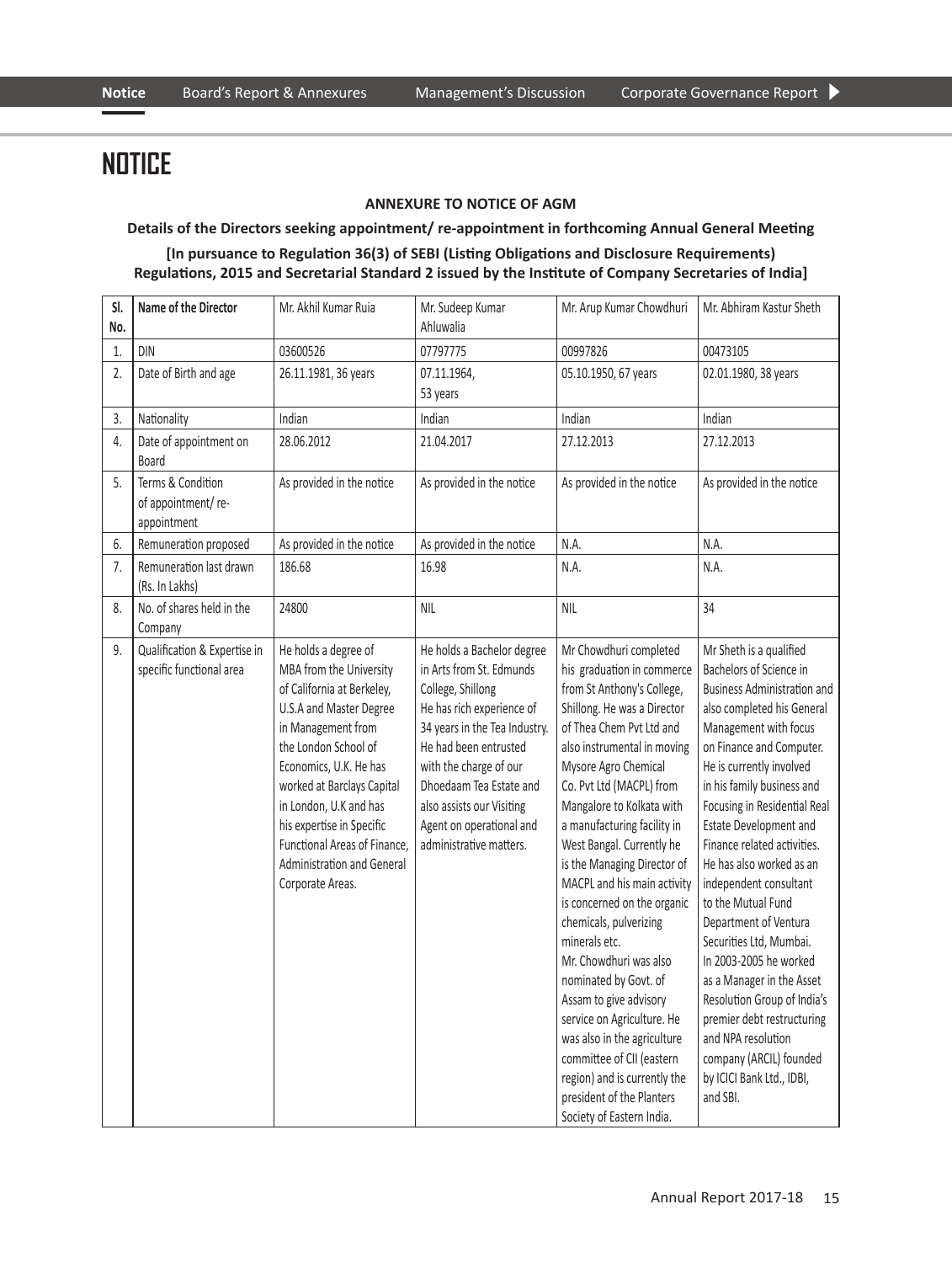| 10. | No. of Board Meetings<br>Attended during the F.Y.<br>2017-18                                                                       | 5                                                                                                                                                                                                                                                                             | $\mathbf 1$ | 5                                         | $\mathbf 1$                                                                                                         |
|-----|------------------------------------------------------------------------------------------------------------------------------------|-------------------------------------------------------------------------------------------------------------------------------------------------------------------------------------------------------------------------------------------------------------------------------|-------------|-------------------------------------------|---------------------------------------------------------------------------------------------------------------------|
| 11. | List of other listed<br>Companies in which<br>Directorships held as on<br>31st March, 2018                                         | <b>NIL</b>                                                                                                                                                                                                                                                                    | <b>NIL</b>  | <b>NIL</b>                                | <b>NIL</b>                                                                                                          |
| 12. | List of other Companies in<br>which Directorships held as<br>on 31st March, 2018                                                   | JW TRADING PRIVATE<br>LIMITED<br>AKR PROPERTIES PRIVATE<br>LIMITED<br>AR REALITY PRIVATE<br>LIMITED<br><b>JW PROPERTIES PRIVATE</b><br>LIMITED<br>JWR PROPERTIES PRIVATE<br>LIMITED<br><b>K R PLYWOOD WORKS</b><br>PRIVATE LIMITED<br>MAULSHREE DESIGN CO.<br>PRIVATE LIMITED | <b>NIL</b>  | MYSORE AGRO CHEMICAL<br>COMPANY PVT. LTD. | PINK PANTHER PROPERTIES<br>PRIVATE LIMITED<br><b>AURUS FINANCIAL</b><br><b>ADVISORY SERVICES</b><br>PRIVATE LIMITED |
| 13. | Chairman/ Member of the<br>Committee of the Board of<br>other Companies in which<br>he/she is a Director as on<br>31st March, 2018 | <b>NIL</b>                                                                                                                                                                                                                                                                    | <b>NIL</b>  | <b>NIL</b>                                | <b>NIL</b>                                                                                                          |
| 14. | Disclosure of relationship<br>between Directors,<br>Managers and Key<br>Managerial Personnel<br>inter-se                           | Mr. Anil Kumar Ruia - Father                                                                                                                                                                                                                                                  | <b>NIL</b>  | <b>NIL</b>                                | <b>NIL</b>                                                                                                          |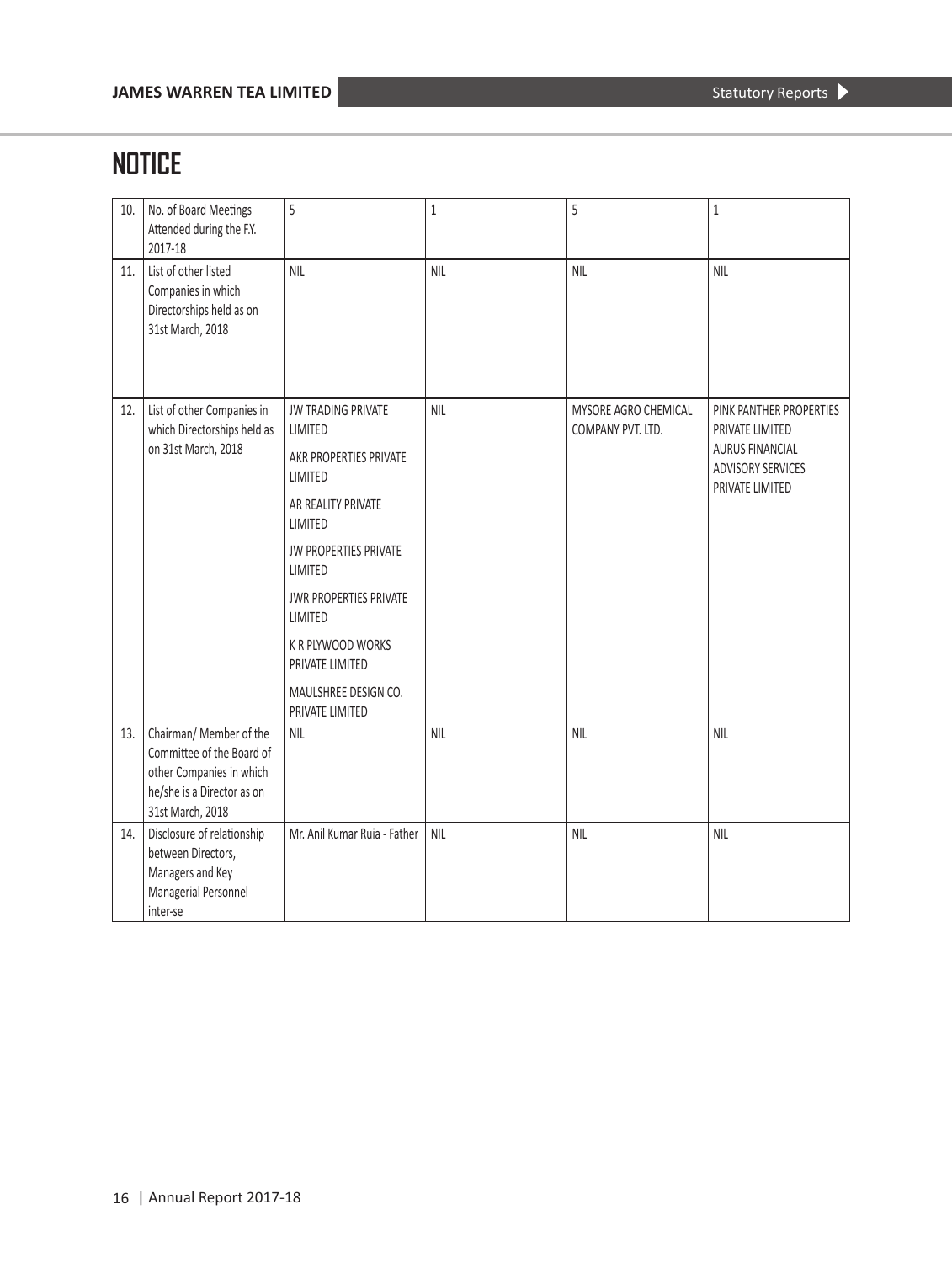Statement as per Schedule V (third proviso of Section II of Part II) of the Companies Act, 2013 in respect of remuneration payable by the Company having no profits or inadequate profits

#### **I. General Information:**

- 1) Nature of industry: Manufacturing of Tea.
- 2) Date or expected date of commencement of commercial production: Not Applicable as it is an existing Company since 2009.
- 3) In case of new Companies, expected date of commencement of activities as per project approved by financial institutions appearing in the prospectus: Not Applicable.
- 4) Financial performance based on given indicators: (Rs in Lakhs)

|                    | 31.03.2018   | 31.03.2017 | 31.03.2016 |
|--------------------|--------------|------------|------------|
| Turnover (Gross):  | 11.610.28    | 12,136.45  | 13,708.87  |
| Net Profit/(Loss): | $(253.12)^*$ | $1.24*$    | 2738.62    |

 5) Foreign investments or collaborations, if any: No investment is made by the Company during f.y. 2017-18.

\* Represent figures calculated under Ind AS provisions.

#### **II. Information about the appointee:**

| Name of the appointee:             | <b>Akhil Kumar Ruja</b>                                                                                                                                                                                                                                        | Sudeep Kumar Ahluwalia                                                                                                                                                                                                                                                                                                                                                                                                                                                                                                                                                                                                                                                         |
|------------------------------------|----------------------------------------------------------------------------------------------------------------------------------------------------------------------------------------------------------------------------------------------------------------|--------------------------------------------------------------------------------------------------------------------------------------------------------------------------------------------------------------------------------------------------------------------------------------------------------------------------------------------------------------------------------------------------------------------------------------------------------------------------------------------------------------------------------------------------------------------------------------------------------------------------------------------------------------------------------|
| <b>Background details:</b>         | the<br>Management from the London School<br>of Economics, U.K. He has worked at<br>Barclays Capital in London, U.K and<br>has his expertise in Specific Functional<br>Areas of Finance, Administration and<br>General Corporate Areas.                         | Mr. Akhil Kumar Ruia, aged 36 Mr. Sudeep Kumar Ahluwalia, aged<br>years, holds a degree of MBA from $\vert$ 53, is the Wholetime Director & KMP<br>University of California at of our Company. He is an alumnus of<br>Berkeley, U.S.A and Master Degree in St. Edmunds College, Shilong. He has<br>rich experience of 34 years in the Tea<br>Industry. He had been entrusted with<br>the charge of our Dhoedaam Tea Estate<br>and also assists our Visiting Agent<br>on operational and administrative<br>matters. Mr. Ahluwalia has held the<br>position of the Vice Chairman of the<br>ABITA Doomdooma circle and was also<br>President of the Thakurbari Planter's<br>Club. |
| <b>Past remuneration</b>           | 186.68                                                                                                                                                                                                                                                         | 16.98                                                                                                                                                                                                                                                                                                                                                                                                                                                                                                                                                                                                                                                                          |
| (Rs. In Lakhs)                     |                                                                                                                                                                                                                                                                |                                                                                                                                                                                                                                                                                                                                                                                                                                                                                                                                                                                                                                                                                |
| <b>Recognition or awards</b>       | <b>NIL</b>                                                                                                                                                                                                                                                     | <b>NIL</b>                                                                                                                                                                                                                                                                                                                                                                                                                                                                                                                                                                                                                                                                     |
| Job profile and his<br>suitability | Ruia shall<br>Akhil<br>Mr.<br>Kumar<br>responsible for operations, Finance,<br>Administration and other functions of<br>the Company and shall be accountable<br>to the Board, subject to the overall<br>superintendence, direction and control<br>of the Board | be He had been entrusted with the<br>charge of our Dhoedaam Tea Estate<br>and also assists our Visiting Agent<br>on operational and administrative<br>matters.                                                                                                                                                                                                                                                                                                                                                                                                                                                                                                                 |